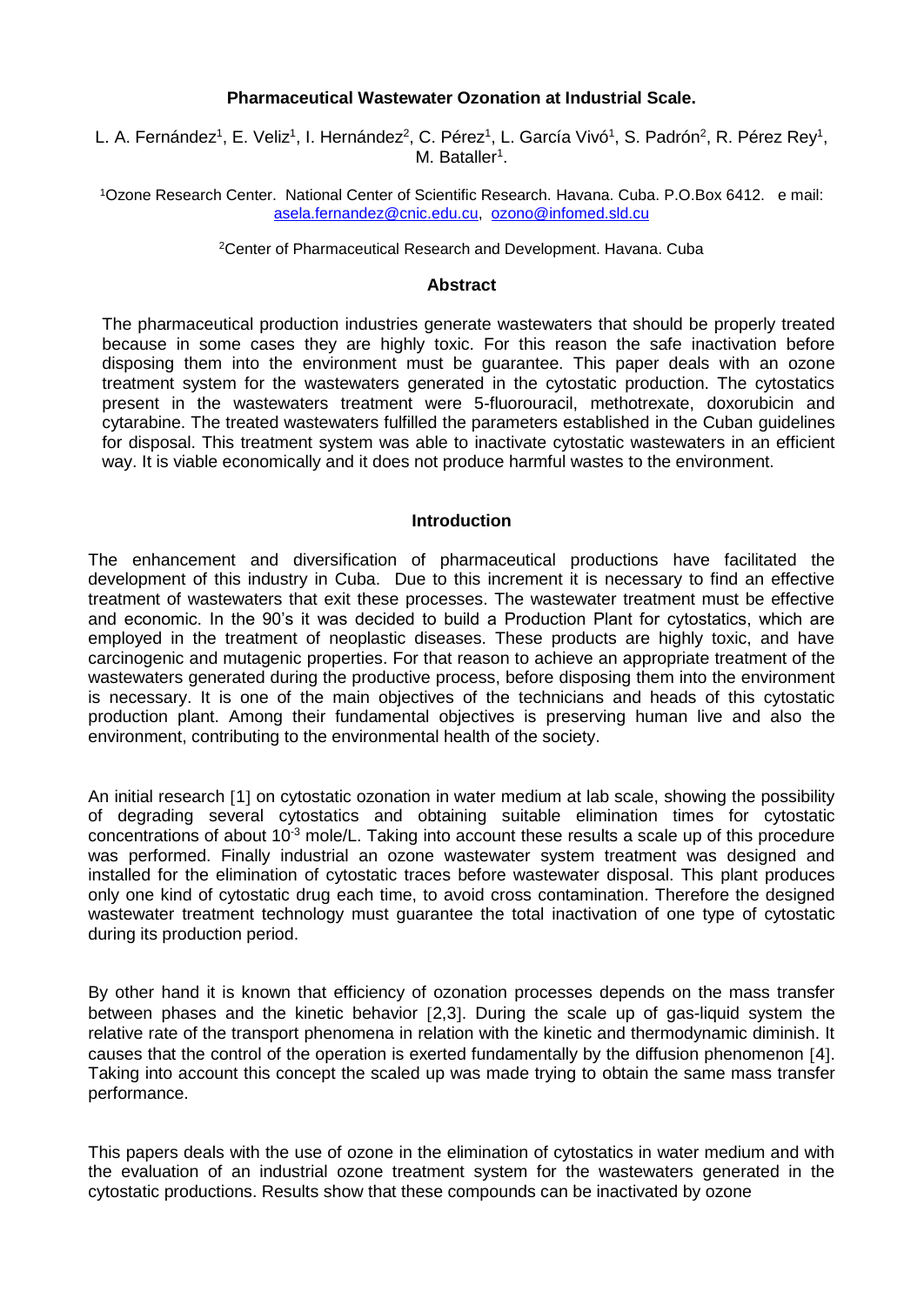# **Materials and Methods**

At laboratory, pilot and industrial scale several cytostatics were ozonated. Their molecular structure and molecular weight are shown in Table I.

| <b>Cytostatic Name</b> | rable <i>i.</i> Molecular structure and weight of cytostatics<br><b>Molecular Structure</b> | Molecular weight |
|------------------------|---------------------------------------------------------------------------------------------|------------------|
| 5-Fluoracil            | $C_4H_3FN_2O_2$                                                                             | 130.08           |
| <b>Methotrexate</b>    | $C_{20}H_{22}N_8O_5$<br>H <sub>2</sub> N<br>CH <sub>3</sub><br>мн<br>ÓН<br>ö                | 454.44           |
| <b>Cytarabine</b>      | $C_9H_{13}N_3O_5$<br>NH <sub>2</sub><br>$\overline{O}$ H<br>$\circ$<br>HO<br>ÓН             | 243.22           |
| <b>Doxorubicin</b>     | $C_{27}H_{29}NO_{11}$ . HCI<br>O11<br>바 안<br>ÓН<br>HCI<br>P,<br>11 <sub>3</sub> 00<br>ÓН    | 579.99           |

*Table I. Molecular structure and weight of cytostatics*

The scale up was performed in three bubble columns. At lab scale the capacity of column was 100 mL, at bench scale it has 5 L and at pilot scale the effective volume was 70 L. All these bubble columns were provided at the bottom with a porous diffuser with a pore diameter of 250  $\mu$ m. The experiences were conducted at neutral pH and at room temperature.

Gas ozone concentration was measured by spectrophotometric method at 256 nm. The concentrations of aqueous solutions of cytostatics during inactivation were measured by HPLC, detection limit was 1.10<sup>-6</sup> mol/L. Experimental conditions were previously reported [1].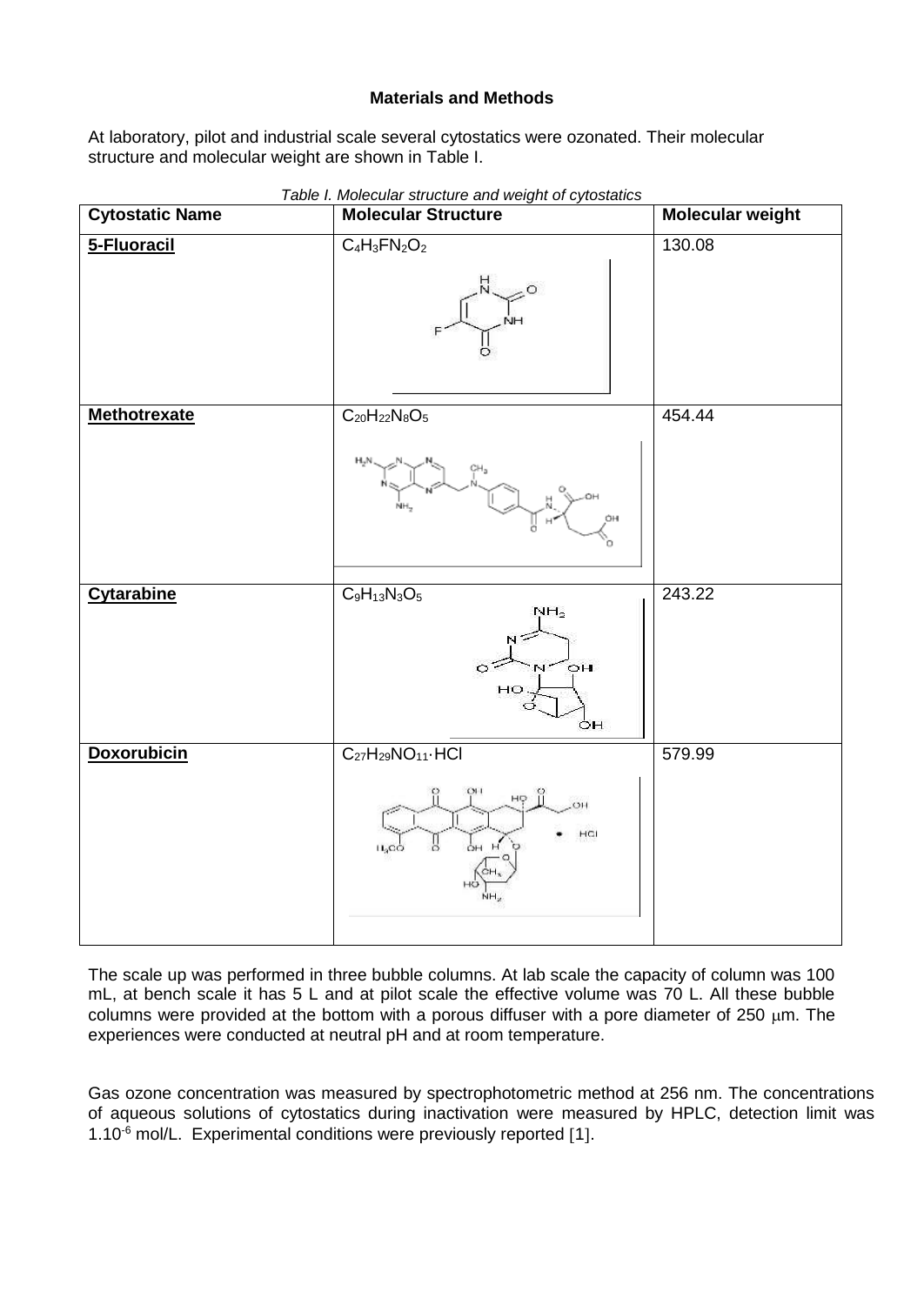The Ames test [5] was employed for the detection of mutagenic activity after ozonation. Chemical oxygen demand (COD) and biochemical oxygen demand (BOD) to industrial cytostatic wastewaters were determined according to Standard methods for water and wastewaters [6].

## **Results and discussion**

#### **Results at lab scale**

In figure 1 it is shown the results obtained for ozone inactivation of cytostatic at pH 7 are shown. It is clear the decay in concentration of each one of the cytostatic tested during ozonation.



*Figure 1. Degradation of aqueous solution of cytostatic. Gas flow: 3,6 L/h, Gas ozone concentration: 20 mg/L, pH: 7.*

It is evident that ozonation can eliminate different cytostatics in an efficient way in 45-60 minutes depending on the specific case.

#### **Aspect of bubble column design**

It is well known that the increase in the gas holdup ( $\varepsilon_G$ ) enhance de mass transfer process. The gas holdup depends on the gas superficial velocity ( $U_G$ ) and increases linearly with this parameter [7]. The dependence of gas hold up on superficial velocity is expressed as (1) [8]

 $\varepsilon_G a U_G^n$  (1)

Taking into account the previous concept it was decided to keep constant the superficial gas velocity in order to maintain a similar mass transfer level in the different scales of cytostatic wastewater treatment. Therefore cytostatic wastewaters are very diluted aqueous solutions, it allowed the use of some empirical correlations develop for gas-aqueous systems.

At lab scale the superficial gas velocity was 6 m/h, this value correspond to a bubble flow regime because the superficial velocity is less than 0,021 m/s [8]. The gas holdup was evaluated by empirical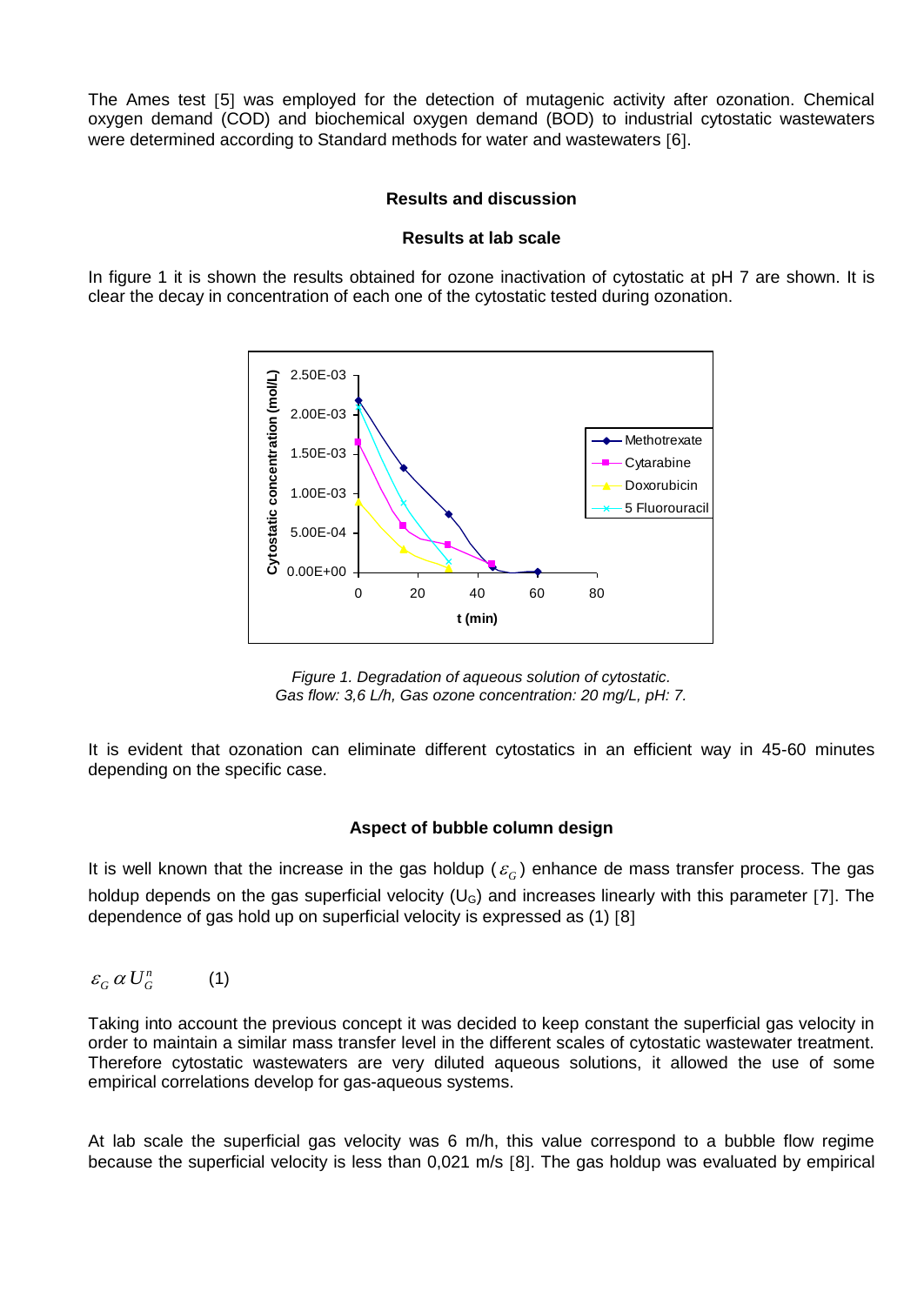correlation (2) [9]. Then, the  $\varepsilon_G$  value was 6.24 X 10<sup>-3</sup>. Taking into account the results previously reported [7] and this  $\varepsilon_G$  value, the mass transfer coefficient (k<sub>L</sub>a) value resulted about 3 X 10<sup>-4</sup> s<sup>-1</sup>.

$$
\varepsilon_{\rm G} = 1, 2.10^{-3} U_G \tag{2}
$$

In the case of bench and pilot scale, mass transfer coefficient  $(k<sub>L</sub>a)$  was estimated from a well known correlation of Akita y Yoshida (3) [10]. The selection was based on that this equation considers the geometry of the two scales.

$$
\frac{k_L a \, dc^2}{DQ_3} = 0.6 \left(\frac{\mu_L}{\rho_L DQ_3}\right)^{0.5} \left(\frac{g \, d_c \, \rho_L}{\sigma}\right)^{0.62} \left(\frac{g \, d_c^3 \, \rho_L^2}{\mu_L^2}\right)^{0.31} \varepsilon_G^{-1.1}
$$
 (3)

where:

 $DO<sub>3</sub>$  (cm<sup>2</sup>/s): ozone diffusivity dc (cm): column diameter  $pL$  (g/cm<sup>3</sup>): liquid density L(poise): liquid viscosity  $\sigma$  (dina/cm): liquid superficial tension

The diffusivity  $(DO<sub>3</sub>)$  was calculated by Johnson and Davies equation [11]. The liquid density, liquid viscosity and superficial tension are reported by Rakness [12]. Gas holdup in these cases was determined experimentally by the measure of the liquid height inside the bubble column with  $(h_A)$  and without gas  $(h_0)$  employing the following equation (4):

$$
\varepsilon_G = \left(\frac{h_A - h_o}{h_A}\right) \tag{4}
$$

Table II illustrates the ka values obtained for bench and pilot scale. It can be observed that the ka values are in the same order, about  $10^{-4}$  s<sup>-1</sup>.

| <b>Scale</b> | $k_{L}a$ (s <sup>-1</sup> ) |
|--------------|-----------------------------|
| <b>Bench</b> | 5.58 x $10^{-4}$            |
| Pilot        | $3.99 \times 10^{-4}$       |

*Table II Mass transfer coefficients for different scales*

According to scale up results, the criterion of keeping constant the gas superficial velocity to obtain similar mass transfer behavior was a good decision. These results allow predicting that at industrial scale the mass transfer processes do not limit the cytostatic degradation overall process. It means that in scale up the transport time remains more or less constant.

#### **Industrial treatment system**

In agreement with the daily volume of wastewaters at industrial scale, the ozone applied doses obtained in the scale up, an industrial ozonation system was designed and built.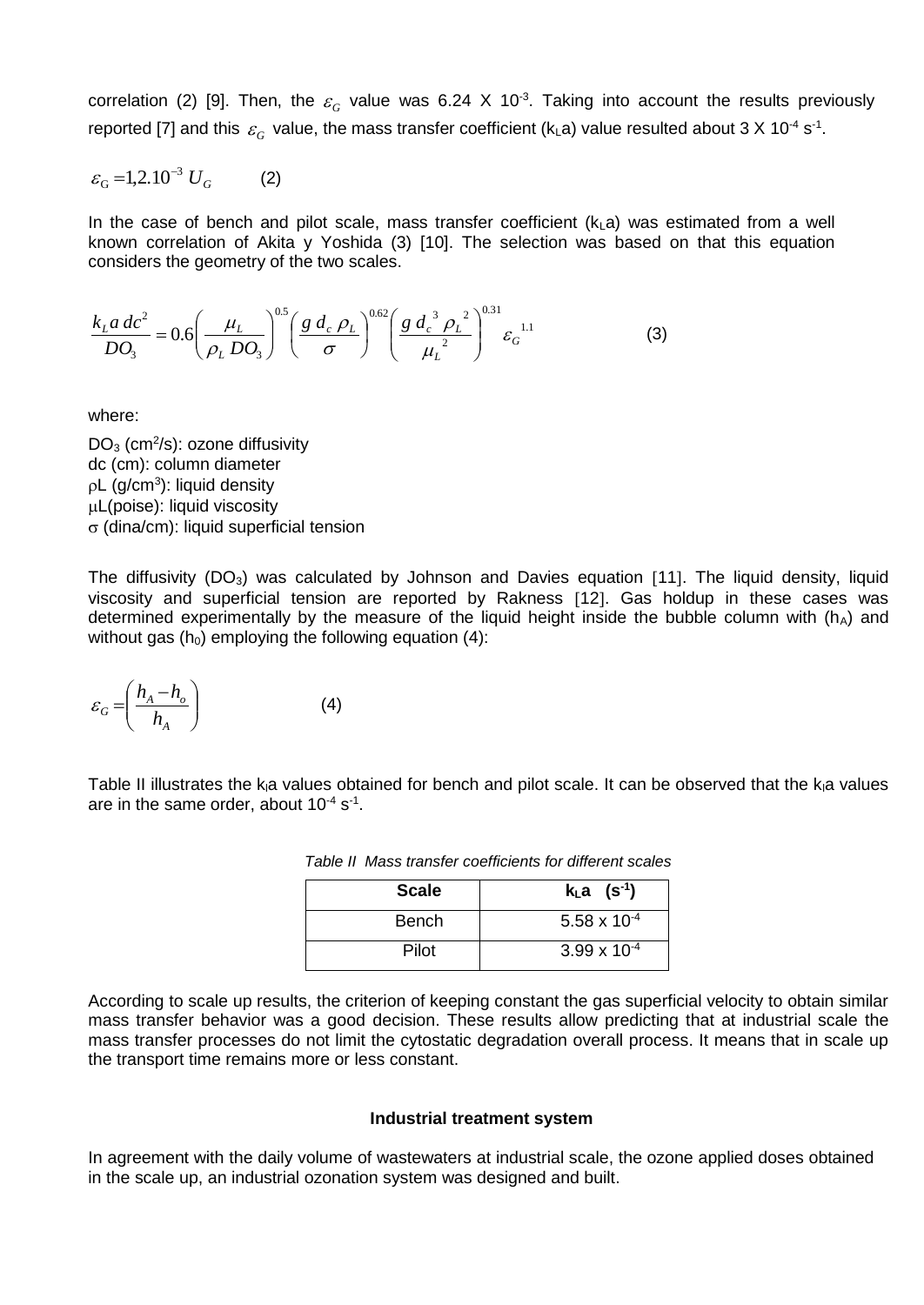Figure 2 illustrates the diagram of the treatment process. It consists of two initials collector tanks, of 1200 L each one, connected to the exit of the production plant where the wastewaters drains by gravity. The wastewaters are pumped to the bubble column which works at semibatch mode. It has an effective volume of 350 L, and a gas ozone flow of 500 L/h. After ozonation the wastewater is pumped to two final collector tanks where the control analyses were performed. If the treated wastewaters do not fulfill the Cuban guidelines for disposals (NC-2799) [13] or cytostatic traces are detected, there is the possibility of leading wastewater to initial collector tanks to be treated again. Although in the wastewater treatment evaluation this situation never happened.

The level in the tanks, in the columns and the performances of the pumps are electronically monitored and controlled from a panel for the whole system management with a great level of safe for the operator of the system. This aspect is very important because the cytostatic wastewater have a high risk.



1- Wastewater inlet to initial collectors tanks 2- Ozone in

3- Wastewater to bubble column.

4- Treated wastewater to final tanks

5- Treated wastewater to sewage

6, 7- Wastewater to be treated again

8- Exit to the treated wastewater to sewage 9- Cooling water

- 10- Oxygen to ozonator
- 11- Control panel
- 12- Ozonator
- 13- Bubble column
- 14- Catalytic ozone destructor
- 15- Final collector tanks

*Figure 2. Cytostatic wastewaters treatment plant.*

The methodology of cytostatic production in this plant is the production of one type of antineoplastic drug each time. In this way a total cleaning of all the installation is ensure before the start with the new production. This facilitates that wastewater treatment system only treat a solution of water, cytostatic traces and a small quantity of cleaning agents.

Table III, shows the results obtained in the ozonation of four cytostatic wastewaters. It is important to notice that the cytostatic initial concentrations are different because they depend on the production level for each drug.

| Cytostatics Concentration (mol/L) |                        |                       |                       |                        |
|-----------------------------------|------------------------|-----------------------|-----------------------|------------------------|
| time (h)                          | Methotrexate           | Cytarabine            | Doxorubicin           | 5 fluorouracil         |
| . 0                               | 2.20 x10 <sup>-5</sup> | $1.30 \times 10^{-5}$ | $6.44 \times 10^{-6}$ | 4.76 x10 <sup>-4</sup> |
| 0.25                              | $5.50 \times 10^{-7}$  | $2.06 \times 10^{-6}$ | $2.20 \times 10^{-6}$ |                        |
| 0.50                              | n. d                   | $1.60 \times 10^{-7}$ | $9.20 \times 10^{-7}$ | $9.22 \times 10^{-5}$  |
| 1.50                              |                        | n. d                  | n. d                  | $7.10 \times 10^{-6}$  |

*Table III. Kinetics of cytostatic inactivation with ozone at industrial scale*.

n.d: not detected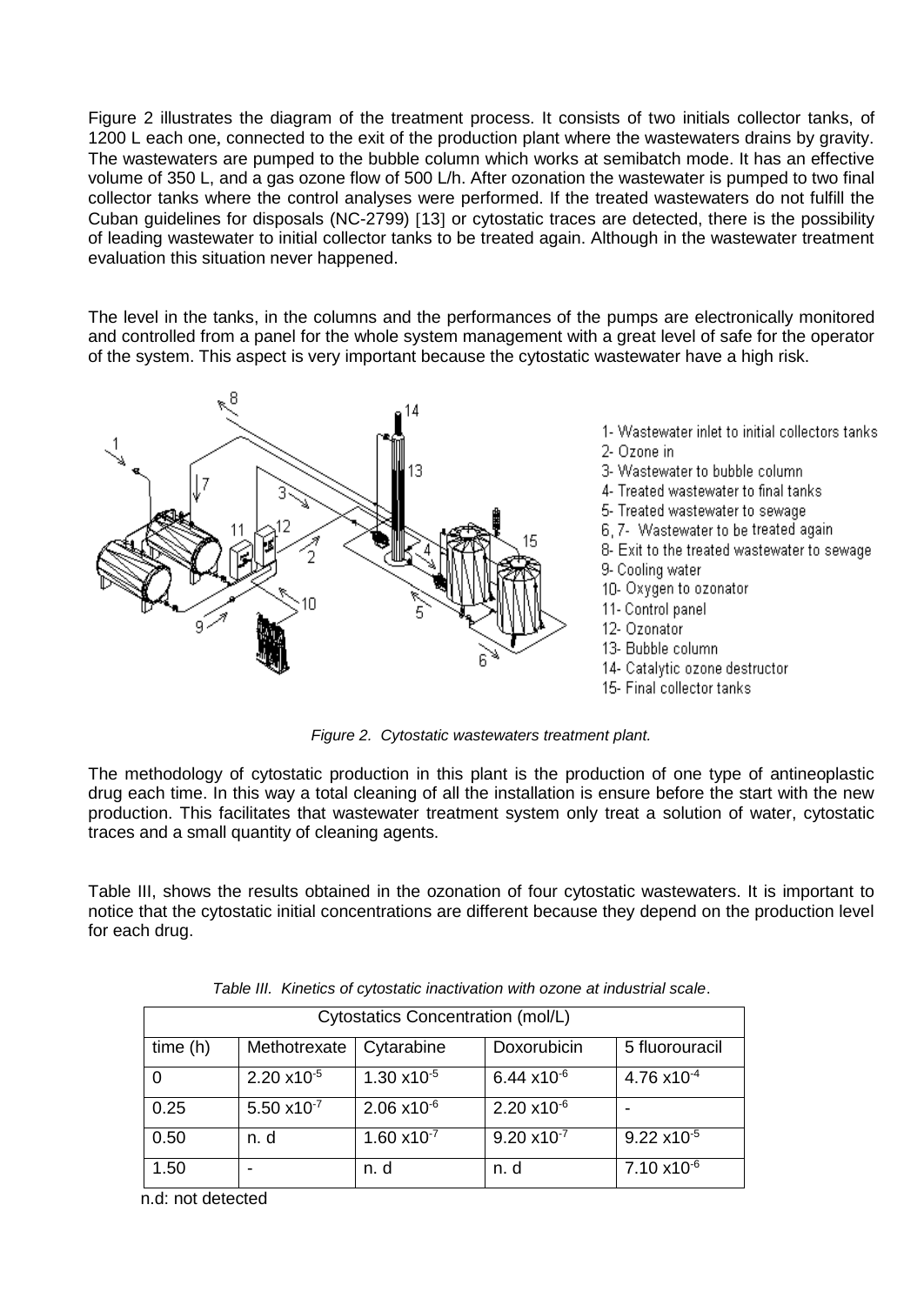These results demonstrated that ozonation of wastewater can effectively eliminate all the cytostatics treated. The high reductions obtained in their concentration show that ozonation is a reliable method to treat these polluted waters.

In table IV the ozone applied doses  $(D_A)$  are shown. The highest applied doses correspond to 5-fluoracil which have a molecular structure less complex that methotrexate. But in this case the fundamental reason of the high applied doses is the initial concentration of to 5-fluoracil is nine times superior that in methotrexate case.

| Cytostatics    | Reaction time (h) | $D_A$ (g/L) | Cytostatics           |
|----------------|-------------------|-------------|-----------------------|
|                |                   |             | Concentration (mol/L) |
| 5 fluorouracil | 1.50              | 0.20        | $0.68 \times 10^{-3}$ |
| Methotrexate   | 0.50              | 0.06        | $0.22 \times 10^{-4}$ |
| Cytarabine     | 0.50              | 0.06        | $0.13 \times 10^{-4}$ |
| Doxorubicin    | 0.25              | 0.03        | $0.17 \times 10^{-6}$ |

| Table IV. Ozone Applied Doses. |  |  |  |  |
|--------------------------------|--|--|--|--|
|--------------------------------|--|--|--|--|

A summary of the test performed analysis to treat wastewater according to Cuban guidelines for water disposal is presented in table V. The mutagenicity test to ozonated wastewaters was carried out (Ames test) to ensure the non toxic character of the waste water exiting the plant.

|               |                | Cytostatics  |                              |                |                |
|---------------|----------------|--------------|------------------------------|----------------|----------------|
| Parameter     | Cuban guide    | Methotrexate | Cytarabine                   | Doxorubicin    | 5 fluorouracil |
|               | limits         |              |                              |                |                |
| pH            | 6 to 9         | 7.00         | 7.42                         | 8.37           | 6.50           |
| T (°C)        | < 50 °C        | 28.60        | 27.40                        | 20.80          | 30.00          |
| $COD$ (mg/L)  | $< 700$ mg/L   | 650          | 32                           | 199            | 378            |
| $BOD5$ (mg/L) | $<$ 300 mg/L   | 35           | $\qquad \qquad \blacksquare$ | $\overline{2}$ | 124            |
| Conductivity  | < 4000         | 274          | 220                          | 250            | 360            |
| $(\mu S/cm)$  |                |              |                              |                |                |
| Mutagenicity  | $\blacksquare$ | <b>Non</b>   | <b>Non</b>                   | Non            | <b>Non</b>     |
| (Ames test)   |                | mutagenic    | mutagenic                    | mutagenic      | mutagenic      |

*Table V Treated wastewater parameters and its comparison with Cuban disposal guidelines* 

The results show that the treated wastewaters fulfilled the parameters established in the Cuban guidelines. After ozonation none of the wastewaters gave positive results for the Ames test, showing that the reaction products obtained by ozonation are non-mutagenic in all cases. These results allow to establish that the technology was able to inactivate cytostatics wastewaters in an efficient way independently of its molecular structure.